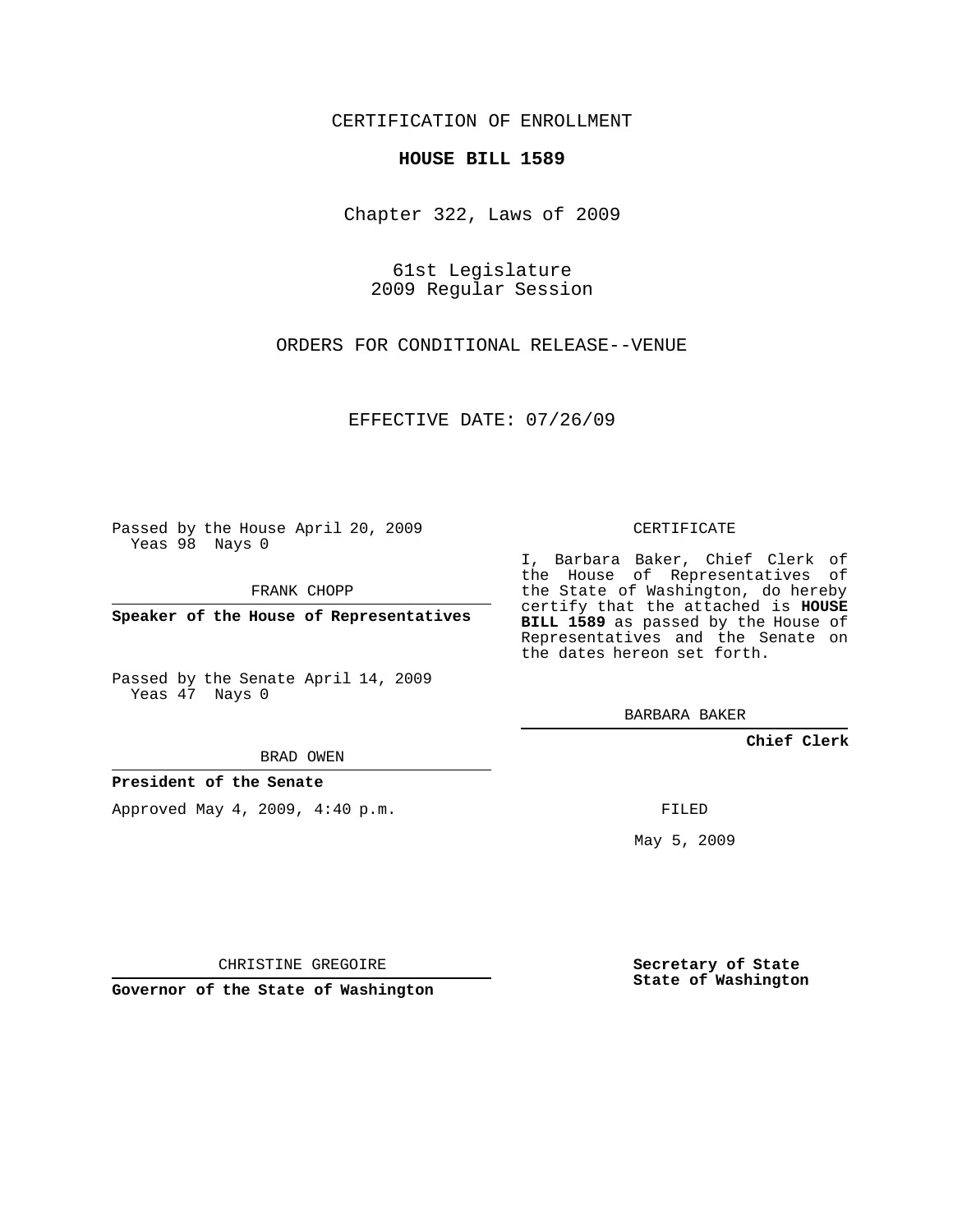# **HOUSE BILL 1589** \_\_\_\_\_\_\_\_\_\_\_\_\_\_\_\_\_\_\_\_\_\_\_\_\_\_\_\_\_\_\_\_\_\_\_\_\_\_\_\_\_\_\_\_\_

\_\_\_\_\_\_\_\_\_\_\_\_\_\_\_\_\_\_\_\_\_\_\_\_\_\_\_\_\_\_\_\_\_\_\_\_\_\_\_\_\_\_\_\_\_

## AS AMENDED BY THE SENATE

Passed Legislature - 2009 Regular Session

| State of Washington                              | 61st Legislature                         | 2009 Regular Session |  |
|--------------------------------------------------|------------------------------------------|----------------------|--|
| By Representatives Green, Dickerson, and O'Brien |                                          |                      |  |
| Read first time $01/23/09$ .                     | Referred to Committee on Human Services. |                      |  |

1 AN ACT Relating to venue for hearings to modify or revoke an order for conditional release; and amending RCW 71.05.340.

BE IT ENACTED BY THE LEGISLATURE OF THE STATE OF WASHINGTON:

 **Sec. 1.** RCW 71.05.340 and 2000 c 94 s 8 are each amended to read as follows:

 (1)(a) When, in the opinion of the superintendent or the professional person in charge of the hospital or facility providing involuntary treatment, the committed person can be appropriately served by outpatient treatment prior to or at the expiration of the period of commitment, then such outpatient care may be required as a term of conditional release for a period which, when added to the inpatient treatment period, shall not exceed the period of commitment. If the hospital or facility designated to provide outpatient treatment is other than the facility providing involuntary treatment, the outpatient facility so designated must agree in writing to assume such responsibility. A copy of the terms of conditional release shall be 17 given to the patient, the ((<del>county</del>)) designated mental health professional in the county in which the patient is to receive outpatient treatment, and to the court of original commitment.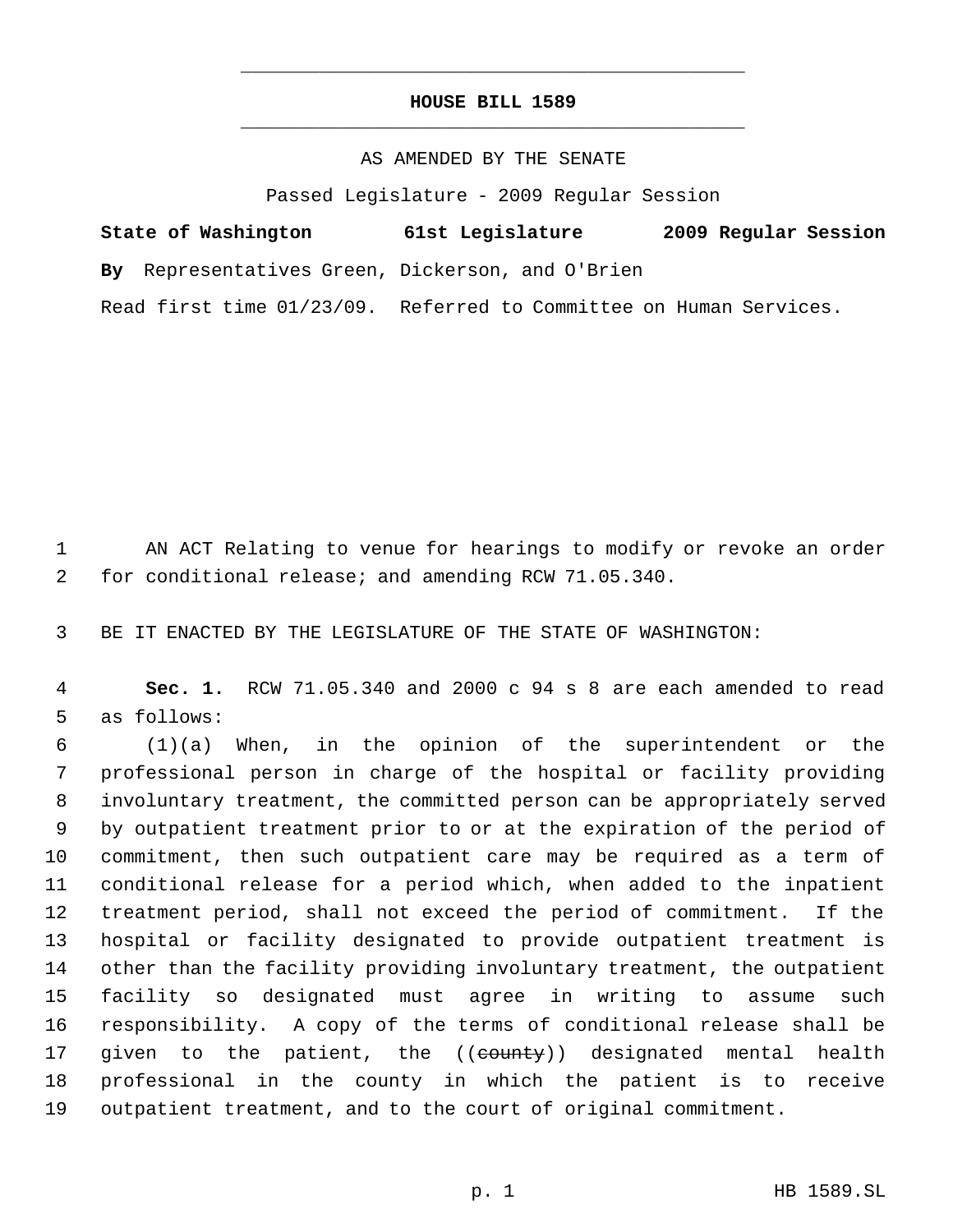(b) Before a person committed under grounds set forth in RCW 2 71.05.280(3) or 71.05.320( $(\frac{2}{2})$ ) (3)(c) is conditionally released under (a) of this subsection, the superintendent or professional person in charge of the hospital or facility providing involuntary treatment shall in writing notify the prosecuting attorney of the county in which the criminal charges against the committed person were dismissed, of the decision to conditionally release the person. Notice and a copy of the terms of conditional release shall be provided at least thirty days before the person is released from inpatient care. Within twenty days after receiving notice, the prosecuting attorney may petition the court in the county that issued the commitment order to hold a hearing to determine whether the person may be conditionally released and the terms of the conditional release. The prosecuting attorney shall provide a copy of the petition to the superintendent or professional person in charge of the hospital or facility providing involuntary treatment, the attorney, if any, and guardian or conservator of the committed person, and the court of original commitment. If the county in which the committed person is to receive outpatient treatment is the same county in which the criminal charges against the committed person were dismissed, then the court shall, upon the motion of the prosecuting attorney, transfer the proceeding to the court in that county. The court shall conduct a hearing on the petition within ten days of the filing of the petition. The committed person shall have the same rights with respect to notice, hearing, and counsel as for an involuntary treatment proceeding, except as set forth in this subsection and except that there shall be no right to jury trial. The issue to be determined at the hearing is whether or not the person may be conditionally released without substantial danger to other persons, or substantial likelihood of committing criminal acts jeopardizing public safety or security. If the court disapproves of the conditional release, it may do so only on the basis of substantial evidence. Pursuant to the determination of the court upon the hearing, the conditional release of the person shall be approved by the court on the same or modified conditions or the person shall be returned for involuntary treatment on an inpatient basis subject to release at the end of the period for which he or she was committed, or otherwise in accordance with the provisions of this chapter.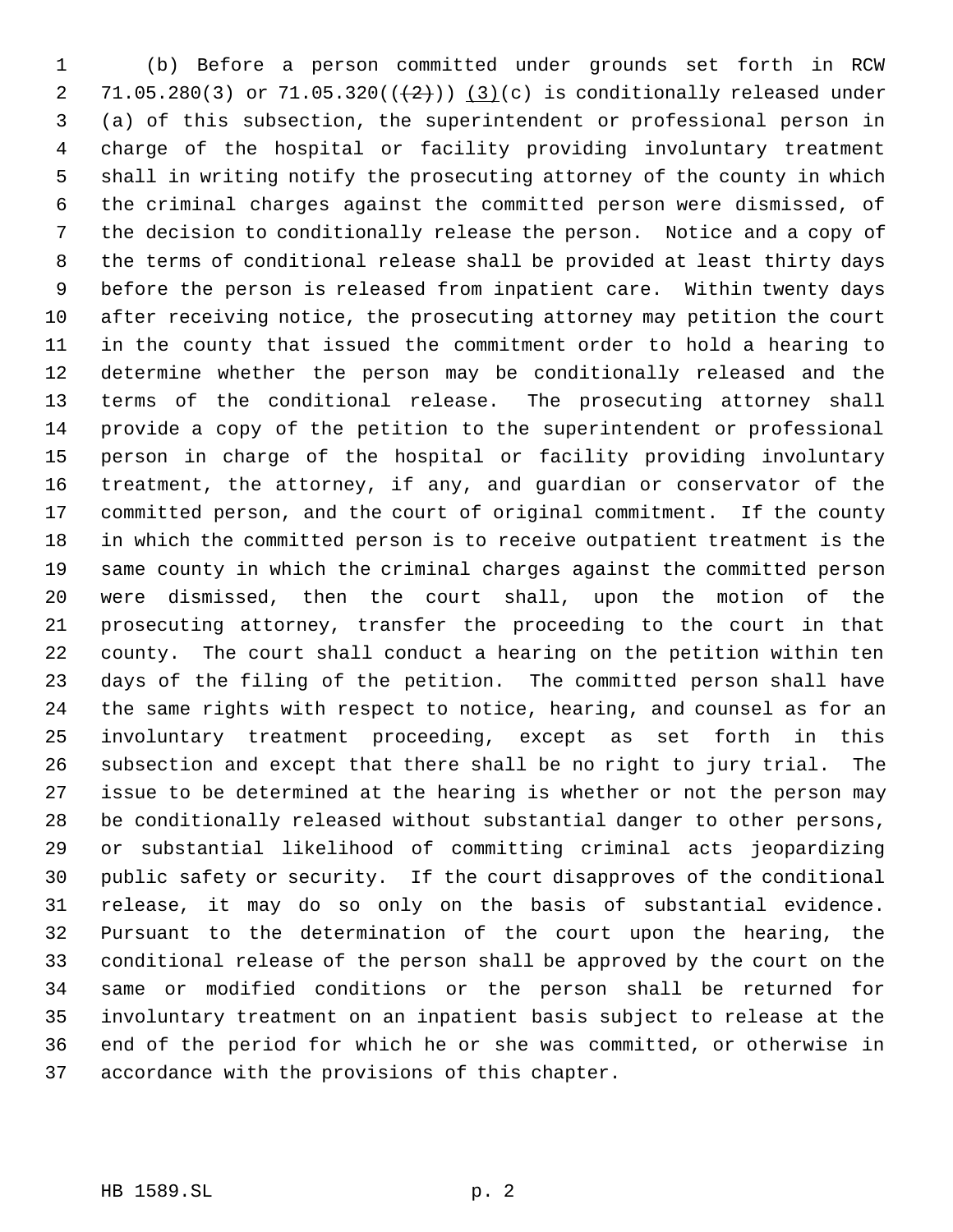(2) The hospital or facility designated to provide outpatient care or the secretary may modify the conditions for continued release when such modification is in the best interest of the person. Notification of such changes shall be sent to all persons receiving a copy of the original conditions.

 (3)(a) If the hospital or facility designated to provide outpatient 7 care, the ((county)) designated mental health professional, or the secretary determines that:

 (i) A conditionally released person is failing to adhere to the terms and conditions of his or her release;

 (ii) Substantial deterioration in a conditionally released person's functioning has occurred;

 (iii) There is evidence of substantial decompensation with a reasonable probability that the decompensation can be reversed by further inpatient treatment; or

(iv) The person poses a likelihood of serious harm.

 Upon notification by the hospital or facility designated to provide 18 outpatient care, or on his or her own motion, the ((county)) designated mental health professional or the secretary may order that the conditionally released person be apprehended and taken into custody and temporarily detained in an evaluation and treatment facility in or near the county in which he or she is receiving outpatient treatment.

 (b) The hospital or facility designated to provide outpatient 24 treatment shall notify the secretary or ((county)) designated mental health professional when a conditionally released person fails to adhere to terms and conditions of his or her conditional release or experiences substantial deterioration in his or her condition and, as a result, presents an increased likelihood of serious harm. The 29 ((county)) designated mental health professional or secretary shall order the person apprehended and temporarily detained in an evaluation and treatment facility in or near the county in which he or she is receiving outpatient treatment.

 (c) A person detained under this subsection (3) shall be held until such time, not exceeding five days, as a hearing can be scheduled to determine whether or not the person should be returned to the hospital or facility from which he or she had been conditionally released. The 37 ((county)) designated mental health professional or the secretary may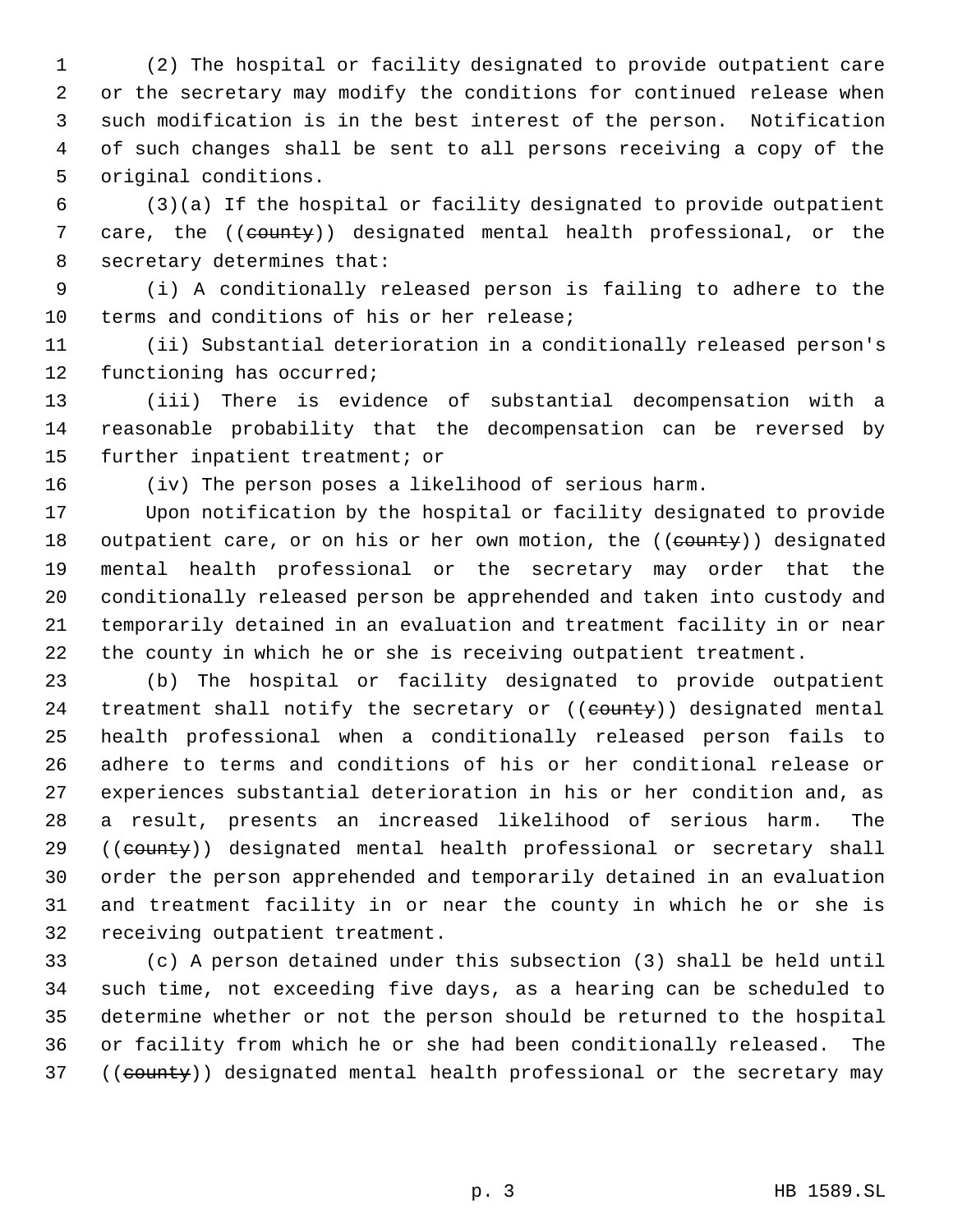modify or rescind such order at any time prior to commencement of the court hearing.

 (d) The court that originally ordered commitment shall be notified within two judicial days of a person's detention under the provisions 5 of this section, and the ((county)) designated mental health professional or the secretary shall file his or her petition and order 7 of apprehension and detention with the court that originally ordered 8 commitment or with the court in the county in which the person is 9 detained and serve them upon the person detained. His or her attorney, if any, and his or her guardian or conservator, if any, shall receive a copy of such papers as soon as possible. Such person shall have the same rights with respect to notice, hearing, and counsel as for an involuntary treatment proceeding, except as specifically set forth in this section and except that there shall be no right to jury trial. 15 The venue for proceedings regarding a petition for modification or 16 revocation of an order for conditional release shall be in the county 17 in which the petition was filed. The issues to be determined shall be: (i) Whether the conditionally released person did or did not adhere to the terms and conditions of his or her conditional release; (ii) that substantial deterioration in the person's functioning has occurred; (iii) there is evidence of substantial decompensation with a reasonable probability that the decompensation can be reversed by further inpatient treatment; or (iv) there is a likelihood of serious harm; and, if any of the conditions listed in this subsection (3)(d) have occurred, whether the terms of conditional release should be modified or the person should be returned to the facility.

 (e) Pursuant to the determination of the court upon such hearing, the conditionally released person shall either continue to be conditionally released on the same or modified conditions or shall be returned for involuntary treatment on an inpatient basis subject to release at the end of the period for which he or she was committed for involuntary treatment, or otherwise in accordance with the provisions of this chapter. Such hearing may be waived by the person and his or her counsel and his or her guardian or conservator, if any, but shall not be waivable unless all such persons agree to waive, and upon such waiver the person may be returned for involuntary treatment or continued on conditional release on the same or modified conditions.